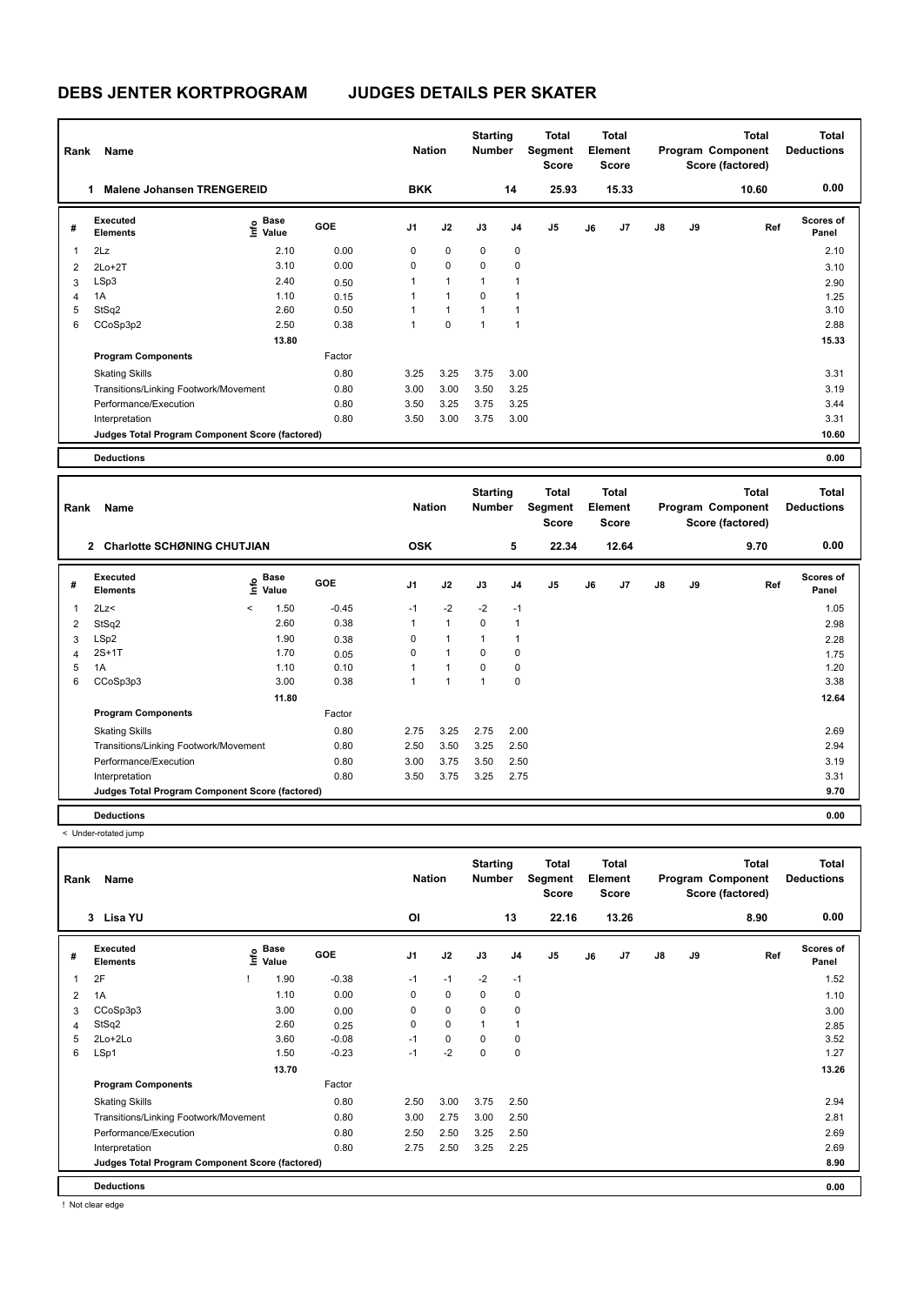| Rank | Name                                            |                              |                   | <b>Nation</b>  |              | <b>Starting</b><br><b>Number</b> |                | Total<br>Segment<br><b>Score</b> |    | Total<br>Element<br><b>Score</b> |               |    | <b>Total</b><br>Program Component<br>Score (factored) | <b>Total</b><br><b>Deductions</b> |
|------|-------------------------------------------------|------------------------------|-------------------|----------------|--------------|----------------------------------|----------------|----------------------------------|----|----------------------------------|---------------|----|-------------------------------------------------------|-----------------------------------|
|      | 4 Oda GUNDERSEN                                 |                              |                   | <b>AKK</b>     |              |                                  | 16             | 22.00                            |    | 11.40                            |               |    | 11.10                                                 | 0.50                              |
| #    | Executed<br><b>Elements</b>                     | <b>Base</b><br>lnfo<br>Value | <b>GOE</b>        | J <sub>1</sub> | J2           | J3                               | J <sub>4</sub> | J <sub>5</sub>                   | J6 | J7                               | $\mathsf{J}8$ | J9 | Ref                                                   | <b>Scores of</b><br>Panel         |
| 1    | $2T+2T$                                         | 2.60                         | $-0.55$           | $-3$           | $-3$         | $-3$                             | $-2$           |                                  |    |                                  |               |    |                                                       | 2.05                              |
| 2    | 2F                                              | 1.90                         | 0.08              | 0              | $\mathbf{1}$ | 0                                | 0              |                                  |    |                                  |               |    |                                                       | 1.98                              |
| 3    | LSpB                                            | 1.20                         | $-0.30$           | $-1$           | $-1$         | $-1$                             | $-1$           |                                  |    |                                  |               |    |                                                       | 0.90                              |
| 4    | StSq1                                           | 1.80                         | 0.50              |                | $\mathbf{1}$ | 1                                | $\overline{1}$ |                                  |    |                                  |               |    |                                                       | 2.30                              |
| 5    | 1A                                              | 1.10                         | 0.15              |                | 1            | 0                                | $\overline{1}$ |                                  |    |                                  |               |    |                                                       | 1.25                              |
| 6    | CCoSp3p3                                        | 3.00                         | $-0.08$           | 0              | $-1$         | 0                                | 0              |                                  |    |                                  |               |    |                                                       | 2.92                              |
|      |                                                 | 11.60                        |                   |                |              |                                  |                |                                  |    |                                  |               |    |                                                       | 11.40                             |
|      | <b>Program Components</b>                       |                              | Factor            |                |              |                                  |                |                                  |    |                                  |               |    |                                                       |                                   |
|      | <b>Skating Skills</b>                           |                              | 0.80              | 3.50           | 3.50         | 3.75                             | 3.00           |                                  |    |                                  |               |    |                                                       | 3.44                              |
|      | Transitions/Linking Footwork/Movement           |                              | 0.80              | 3.25           | 3.25         | 3.75                             | 3.00           |                                  |    |                                  |               |    |                                                       | 3.31                              |
|      | Performance/Execution                           |                              | 0.80              | 3.00           | 3.50         | 4.00                             | 3.50           |                                  |    |                                  |               |    |                                                       | 3.50                              |
|      | Interpretation                                  |                              | 0.80              | 3.25           | 3.75         | 4.00                             | 3.50           |                                  |    |                                  |               |    |                                                       | 3.63                              |
|      | Judges Total Program Component Score (factored) |                              |                   |                |              |                                  |                |                                  |    |                                  |               |    |                                                       | 11.10                             |
|      | <b>Deductions</b>                               |                              | $-0.50$<br>Falls: |                |              |                                  |                |                                  |    |                                  |               |    |                                                       | $-0.50$                           |

| Rank | Name                                            |                              |            | <b>Nation</b> |                | <b>Starting</b><br><b>Number</b> |      | Total<br>Segment<br><b>Score</b> |    | <b>Total</b><br>Element<br><b>Score</b> |               |    | <b>Total</b><br>Program Component<br>Score (factored) | <b>Total</b><br><b>Deductions</b> |
|------|-------------------------------------------------|------------------------------|------------|---------------|----------------|----------------------------------|------|----------------------------------|----|-----------------------------------------|---------------|----|-------------------------------------------------------|-----------------------------------|
|      | <b>Kamilla Elise AABY</b><br>5.                 |                              |            | <b>AKK</b>    |                |                                  | 12   | 21.24                            |    | 12.24                                   |               |    | 9.00                                                  | 0.00                              |
| #    | Executed<br><b>Elements</b>                     | <b>Base</b><br>lnfo<br>Value | <b>GOE</b> | J1            | J2             | J3                               | J4   | J <sub>5</sub>                   | J6 | J7                                      | $\mathsf{J}8$ | J9 | Ref                                                   | Scores of<br>Panel                |
|      | $2Lz+2T$                                        | 3.40                         | $-0.23$    | $-1$          | 0              | $-1$                             | $-1$ |                                  |    |                                         |               |    |                                                       | 3.17                              |
| 2    | StSq1                                           | 1.80                         | $-0.23$    | $-1$          | 0              | $-1$                             | $-1$ |                                  |    |                                         |               |    |                                                       | 1.57                              |
| 3    | 1A                                              | 1.10                         | 0.10       | 1             | $\mathbf{1}$   | 0                                | 0    |                                  |    |                                         |               |    |                                                       | 1.20                              |
| 4    | LSp1                                            | 1.50                         | 0.00       | 0             | 0              | 0                                | 0    |                                  |    |                                         |               |    |                                                       | 1.50                              |
| 5    | 2F                                              | 1.90                         | $-0.23$    | $-1$          | $\mathbf 0$    | $-2$                             | 0    |                                  |    |                                         |               |    |                                                       | 1.67                              |
| 6    | CCoSp3p3                                        | 3.00                         | 0.13       | 0             | $\overline{1}$ | 0                                | 0    |                                  |    |                                         |               |    |                                                       | 3.13                              |
|      |                                                 | 12.70                        |            |               |                |                                  |      |                                  |    |                                         |               |    |                                                       | 12.24                             |
|      | <b>Program Components</b>                       |                              | Factor     |               |                |                                  |      |                                  |    |                                         |               |    |                                                       |                                   |
|      | <b>Skating Skills</b>                           |                              | 0.80       | 2.25          | 3.25           | 2.50                             | 2.50 |                                  |    |                                         |               |    |                                                       | 2.63                              |
|      | Transitions/Linking Footwork/Movement           |                              | 0.80       | 2.50          | 3.25           | 2.50                             | 3.00 |                                  |    |                                         |               |    |                                                       | 2.81                              |
|      | Performance/Execution                           |                              | 0.80       | 3.00          | 3.00           | 2.75                             | 3.00 |                                  |    |                                         |               |    |                                                       | 2.94                              |
|      | Interpretation                                  |                              | 0.80       | 2.75          | 3.50           | 2.50                             | 2.75 |                                  |    |                                         |               |    |                                                       | 2.88                              |
|      | Judges Total Program Component Score (factored) |                              |            |               |                |                                  |      |                                  |    |                                         |               |    |                                                       | 9.00                              |
|      |                                                 |                              |            |               |                |                                  |      |                                  |    |                                         |               |    |                                                       |                                   |

**Deductions 0.00**

| Rank | Name                                            |         | <b>Nation</b> |            | <b>Starting</b><br><b>Number</b> |              | Total<br>Segment<br><b>Score</b> |                | Total<br>Element<br>Score |    |                | <b>Total</b><br>Program Component<br>Score (factored) | <b>Total</b><br><b>Deductions</b> |      |                           |
|------|-------------------------------------------------|---------|---------------|------------|----------------------------------|--------------|----------------------------------|----------------|---------------------------|----|----------------|-------------------------------------------------------|-----------------------------------|------|---------------------------|
|      | Christine Alexandra Jilenko ANGERMO<br>6        |         |               |            | <b>OSK</b>                       |              |                                  | 21             | 20.84                     |    | 12.64          |                                                       |                                   | 8.20 | 0.00                      |
| #    | Executed<br><b>Elements</b>                     | ١nfo    | Base<br>Value | <b>GOE</b> | J <sub>1</sub>                   | J2           | J3                               | J <sub>4</sub> | J <sub>5</sub>            | J6 | J <sub>7</sub> | $\mathsf{J}8$                                         | J9                                | Ref  | <b>Scores of</b><br>Panel |
| 1    | $2Lo+2T<$                                       | $\prec$ | 2.70          | $-0.38$    | $-1$                             | $-2$         | $-1$                             | $-1$           |                           |    |                |                                                       |                                   |      | 2.32                      |
| 2    | 2Lz                                             |         | 2.10          | $-0.38$    | 0                                | $-1$         | $-2$                             | $-2$           |                           |    |                |                                                       |                                   |      | 1.72                      |
| 3    | LSp1                                            |         | 1.50          | 0.00       | 0                                | 0            | 0                                | 0              |                           |    |                |                                                       |                                   |      | 1.50                      |
| 4    | StSq2                                           |         | 2.60          | $-0.13$    | 0                                | $\mathbf 0$  | 0                                | $-1$           |                           |    |                |                                                       |                                   |      | 2.47                      |
| 5    | 1A                                              |         | 1.10          | 0.15       | 1                                | $\mathbf{1}$ | 0                                |                |                           |    |                |                                                       |                                   |      | 1.25                      |
| 6    | CCoSp3p3                                        |         | 3.00          | 0.38       | 1                                | 1            | 1                                | 0              |                           |    |                |                                                       |                                   |      | 3.38                      |
|      |                                                 |         | 13.00         |            |                                  |              |                                  |                |                           |    |                |                                                       |                                   |      | 12.64                     |
|      | <b>Program Components</b>                       |         |               | Factor     |                                  |              |                                  |                |                           |    |                |                                                       |                                   |      |                           |
|      | <b>Skating Skills</b>                           |         |               | 0.80       | 2.50                             | 2.75         | 2.50                             | 2.25           |                           |    |                |                                                       |                                   |      | 2.50                      |
|      | Transitions/Linking Footwork/Movement           |         |               | 0.80       | 2.75                             | 3.00         | 2.75                             | 2.00           |                           |    |                |                                                       |                                   |      | 2.63                      |
|      | Performance/Execution                           |         |               | 0.80       | 3.00                             | 2.75         | 2.75                             | 2.00           |                           |    |                |                                                       |                                   |      | 2.63                      |
|      | Interpretation                                  |         |               | 0.80       | 3.25                             | 2.50         | 2.50                             | 1.75           |                           |    |                |                                                       |                                   |      | 2.50                      |
|      | Judges Total Program Component Score (factored) |         |               |            |                                  |              |                                  |                |                           |    |                |                                                       |                                   |      | 8.20                      |
|      | <b>Deductions</b>                               |         |               |            |                                  |              |                                  |                |                           |    |                |                                                       |                                   |      | 0.00                      |

< Under-rotated jump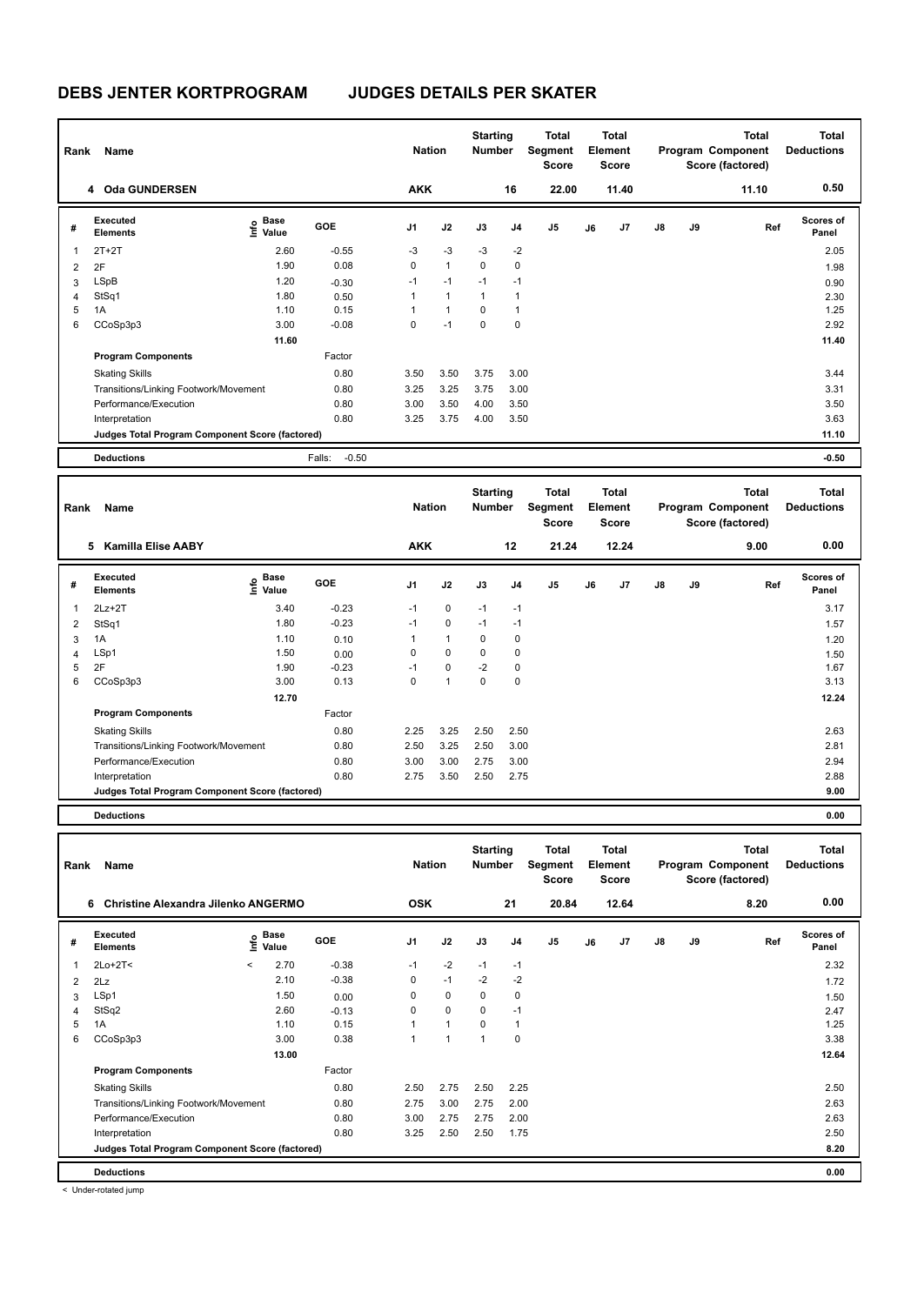| Rank | Name<br>7 Nayah THU                             |                   |            |                | <b>Nation</b> | <b>Starting</b><br><b>Number</b> |                | <b>Total</b><br>Segment<br><b>Score</b> |    | <b>Total</b><br>Element<br><b>Score</b> |               |    | <b>Total</b><br>Program Component<br>Score (factored) | Total<br><b>Deductions</b> |
|------|-------------------------------------------------|-------------------|------------|----------------|---------------|----------------------------------|----------------|-----------------------------------------|----|-----------------------------------------|---------------|----|-------------------------------------------------------|----------------------------|
|      |                                                 |                   |            | <b>OSK</b>     |               |                                  | 3              | 18.49                                   |    | 9.74                                    |               |    | 8.75                                                  | 0.00                       |
| #    | Executed<br><b>Elements</b>                     | e Base<br>E Value | <b>GOE</b> | J <sub>1</sub> | J2            | J3                               | J <sub>4</sub> | J <sub>5</sub>                          | J6 | J <sub>7</sub>                          | $\mathsf{J}8$ | J9 | Ref                                                   | <b>Scores of</b><br>Panel  |
| 1    | 2Lo+COMBO                                       | 1.80              | $-0.90$    | $-3$           | $-3$          | $-3$                             | $-3$           |                                         |    |                                         |               |    |                                                       | 0.90                       |
| 2    | 2S                                              | 1.30              | $-0.15$    | 0              | $-1$          | $-2$                             | 0              |                                         |    |                                         |               |    |                                                       | 1.15                       |
| 3    | LSp1                                            | 1.50              | $-0.08$    | 0              | $-1$          | $\mathbf 0$                      | 0              |                                         |    |                                         |               |    |                                                       | 1.42                       |
| 4    | StSq1                                           | 1.80              | 0.25       | 0              | $\mathbf{1}$  | $\mathbf 0$                      | $\overline{1}$ |                                         |    |                                         |               |    |                                                       | 2.05                       |
| 5    | 1A                                              | 1.10              | 0.20       |                | 1             | 4                                | 1              |                                         |    |                                         |               |    |                                                       | 1.30                       |
| 6    | CCoSp3p3                                        | 3.00              | $-0.08$    | $-1$           | $\Omega$      | $\Omega$                         | 0              |                                         |    |                                         |               |    |                                                       | 2.92                       |
|      |                                                 | 10.50             |            |                |               |                                  |                |                                         |    |                                         |               |    |                                                       | 9.74                       |
|      | <b>Program Components</b>                       |                   | Factor     |                |               |                                  |                |                                         |    |                                         |               |    |                                                       |                            |
|      | <b>Skating Skills</b>                           |                   | 0.80       | 2.00           | 2.75          | 2.50                             | 2.75           |                                         |    |                                         |               |    |                                                       | 2.50                       |
|      | Transitions/Linking Footwork/Movement           |                   | 0.80       | 2.00           | 2.75          | 2.75                             | 3.00           |                                         |    |                                         |               |    |                                                       | 2.63                       |
|      | Performance/Execution                           |                   | 0.80       | 2.75           | 3.25          | 3.00                             | 3.25           |                                         |    |                                         |               |    |                                                       | 3.06                       |
|      | Interpretation                                  |                   | 0.80       | 2.75           | 3.00          | 2.50                             | 2.75           |                                         |    |                                         |               |    |                                                       | 2.75                       |
|      | Judges Total Program Component Score (factored) |                   |            |                |               |                                  |                |                                         |    |                                         |               |    |                                                       | 8.75                       |
|      | <b>Deductions</b>                               |                   |            |                |               |                                  |                |                                         |    |                                         |               |    |                                                       | 0.00                       |

| Rank           | Name                                            |                           |            | <b>Nation</b>  |             | <b>Starting</b><br><b>Number</b> |      | Total<br>Segment<br><b>Score</b> |    | Total<br>Element<br><b>Score</b> |               |    | <b>Total</b><br>Program Component<br>Score (factored) | <b>Total</b><br><b>Deductions</b> |
|----------------|-------------------------------------------------|---------------------------|------------|----------------|-------------|----------------------------------|------|----------------------------------|----|----------------------------------|---------------|----|-------------------------------------------------------|-----------------------------------|
|                | <b>Liv Nora LARSEN</b><br>8                     |                           |            | <b>SKK</b>     |             |                                  | 11   | 18.40                            |    | 10.35                            |               |    | 8.05                                                  | 0.00                              |
| #              | <b>Executed</b><br><b>Elements</b>              | Base<br>e Base<br>⊆ Value | <b>GOE</b> | J <sub>1</sub> | J2          | J3                               | J4   | J <sub>5</sub>                   | J6 | J7                               | $\mathsf{J}8$ | J9 | Ref                                                   | <b>Scores of</b><br>Panel         |
|                | $2S+2T$                                         | 2.60                      | $-0.35$    | $-2$           | $-2$        | $-2$                             | $-1$ |                                  |    |                                  |               |    |                                                       | 2.25                              |
| $\overline{2}$ | LSp1                                            | 1.50                      | 0.13       | 0              | $\mathbf 0$ | 0                                |      |                                  |    |                                  |               |    |                                                       | 1.63                              |
| 3              | 2Lo                                             | 1.80                      | $-0.83$    | $-3$           | $-2$        | $-3$                             | $-3$ |                                  |    |                                  |               |    |                                                       | 0.97                              |
| 4              | CCoSp3p2                                        | 2.50                      | $-0.08$    | 0              | $\mathbf 0$ | $\mathbf 0$                      | $-1$ |                                  |    |                                  |               |    |                                                       | 2.42                              |
| 5              | StSq1                                           | 1.80                      | 0.13       | $\Omega$       | $\mathbf 0$ | $\Omega$                         |      |                                  |    |                                  |               |    |                                                       | 1.93                              |
| 6              | 1A                                              | 1.10                      | 0.05       | 0              | $\mathbf 0$ | $\mathbf 0$                      | 1    |                                  |    |                                  |               |    |                                                       | 1.15                              |
|                |                                                 | 11.30                     |            |                |             |                                  |      |                                  |    |                                  |               |    |                                                       | 10.35                             |
|                | <b>Program Components</b>                       |                           | Factor     |                |             |                                  |      |                                  |    |                                  |               |    |                                                       |                                   |
|                | <b>Skating Skills</b>                           |                           | 0.80       | 2.25           | 2.50        | 2.75                             | 2.75 |                                  |    |                                  |               |    |                                                       | 2.56                              |
|                | Transitions/Linking Footwork/Movement           |                           | 0.80       | 1.75           | 2.25        | 2.50                             | 2.50 |                                  |    |                                  |               |    |                                                       | 2.25                              |
|                | Performance/Execution                           |                           | 0.80       | 2.25           | 2.75        | 2.50                             | 3.00 |                                  |    |                                  |               |    |                                                       | 2.63                              |
|                | Interpretation                                  |                           | 0.80       | 2.50           | 2.75        | 2.75                             | 2.50 |                                  |    |                                  |               |    |                                                       | 2.63                              |
|                | Judges Total Program Component Score (factored) |                           |            |                |             |                                  |      |                                  |    |                                  |               |    |                                                       | 8.05                              |
|                |                                                 |                           |            |                |             |                                  |      |                                  |    |                                  |               |    |                                                       |                                   |

**Deductions 0.00**

| Rank           | Name<br>Signe Fu Yu RYEN<br>9                   |    |                                  |            | <b>Nation</b>  |                | <b>Starting</b><br><b>Number</b> |                | <b>Total</b><br>Segment<br><b>Score</b> |    | <b>Total</b><br>Element<br><b>Score</b> |               |    | <b>Total</b><br>Program Component<br>Score (factored) | <b>Total</b><br><b>Deductions</b> |
|----------------|-------------------------------------------------|----|----------------------------------|------------|----------------|----------------|----------------------------------|----------------|-----------------------------------------|----|-----------------------------------------|---------------|----|-------------------------------------------------------|-----------------------------------|
|                |                                                 |    |                                  |            | <b>RKK</b>     |                |                                  | $\overline{2}$ | 18.28                                   |    | 9.28                                    |               |    | 9.00                                                  | 0.00                              |
| #              | Executed<br><b>Elements</b>                     |    | <b>Base</b><br>o Base<br>⊆ Value | <b>GOE</b> | J <sub>1</sub> | J2             | J3                               | J <sub>4</sub> | J <sub>5</sub>                          | J6 | J7                                      | $\mathsf{J}8$ | J9 | Ref                                                   | <b>Scores of</b><br>Panel         |
| 1              | 1A                                              |    | 1.10                             | $-0.25$    | $-2$           | $-2$           | $-1$                             | 0              |                                         |    |                                         |               |    |                                                       | 0.85                              |
| $\overline{2}$ | 2Fe                                             | e  | 1.40                             | $-0.75$    | $-2$           | $-3$           | $-2$                             | $-3$           |                                         |    |                                         |               |    |                                                       | 0.65                              |
| 3              | LSpB                                            |    | 1.20                             | $-0.03$    | 0              | 0              | $\mathbf{1}$                     | $-2$           |                                         |    |                                         |               |    |                                                       | 1.17                              |
| 4              | $2S+2Lo<<$                                      | << | 1.80                             | $-0.50$    | $-2$           | $-3$           | $-2$                             | $-3$           |                                         |    |                                         |               |    |                                                       | 1.30                              |
| 5              | CCoSp3p2                                        |    | 2.50                             | 0.63       |                | $\overline{2}$ | $\mathbf{1}$                     |                |                                         |    |                                         |               |    |                                                       | 3.13                              |
| 6              | StSq1                                           |    | 1.80                             | 0.38       | 1              | $\mathbf{1}$   | $\mathbf 0$                      |                |                                         |    |                                         |               |    |                                                       | 2.18                              |
|                |                                                 |    | 9.80                             |            |                |                |                                  |                |                                         |    |                                         |               |    |                                                       | 9.28                              |
|                | <b>Program Components</b>                       |    |                                  | Factor     |                |                |                                  |                |                                         |    |                                         |               |    |                                                       |                                   |
|                | <b>Skating Skills</b>                           |    |                                  | 0.80       | 2.25           | 3.00           | 3.25                             | 2.75           |                                         |    |                                         |               |    |                                                       | 2.81                              |
|                | Transitions/Linking Footwork/Movement           |    |                                  | 0.80       | 3.00           | 3.00           | 3.50                             | 2.50           |                                         |    |                                         |               |    |                                                       | 3.00                              |
|                | Performance/Execution                           |    |                                  | 0.80       | 2.25           | 2.75           | 3.00                             | 2.75           |                                         |    |                                         |               |    |                                                       | 2.69                              |
|                | Interpretation                                  |    |                                  | 0.80       | 2.50           | 3.25           | 2.75                             | 2.50           |                                         |    |                                         |               |    |                                                       | 2.75                              |
|                | Judges Total Program Component Score (factored) |    |                                  |            |                |                |                                  |                |                                         |    |                                         |               |    |                                                       | 9.00                              |
|                | <b>Deductions</b>                               |    |                                  |            |                |                |                                  |                |                                         |    |                                         |               |    |                                                       | 0.00                              |

<< Downgraded jump e Wrong edge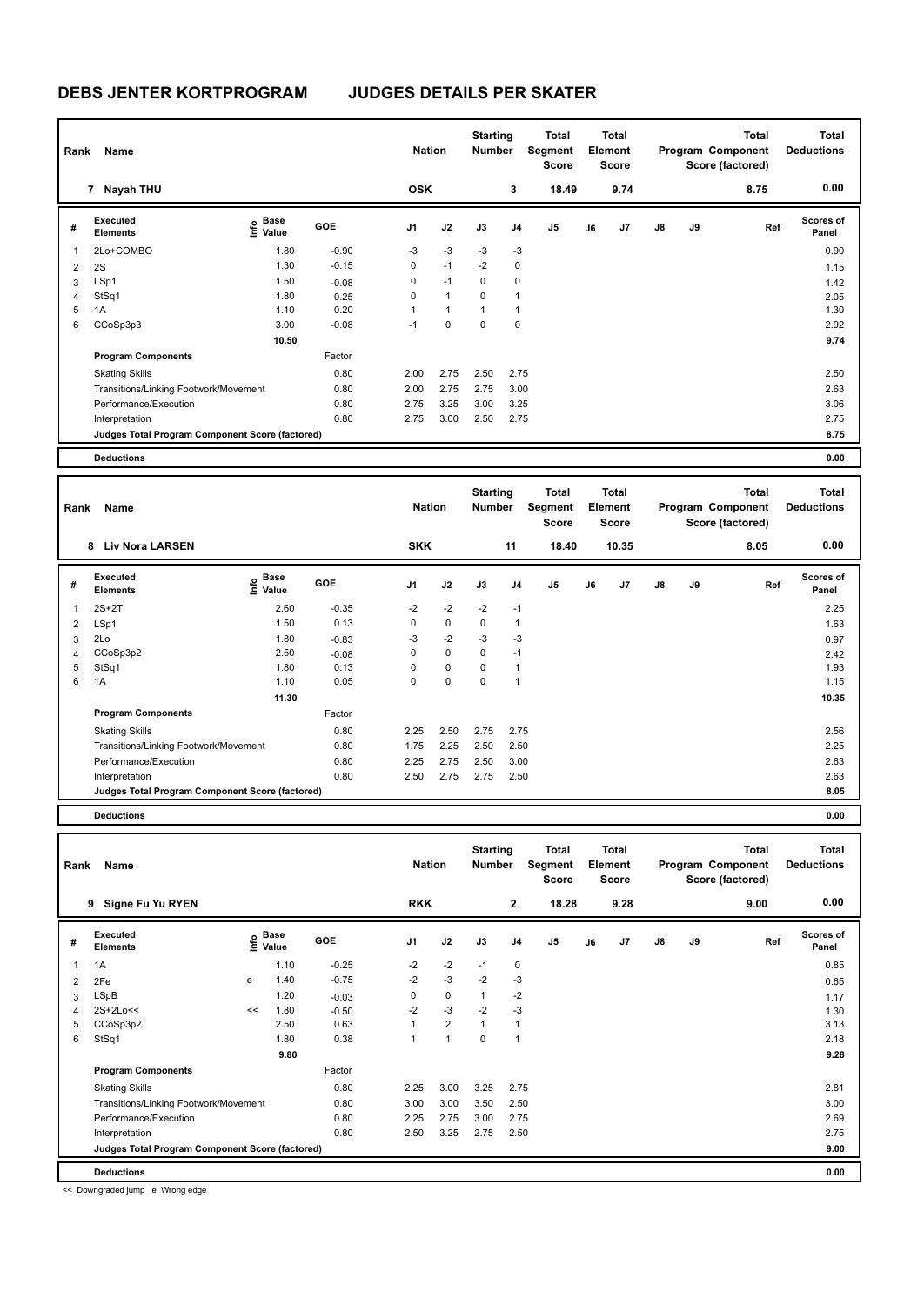| Rank | Name                                            |                   |                   | <b>Nation</b>  |              | <b>Starting</b><br><b>Number</b> |                | Total<br>Segment<br><b>Score</b> |    | Total<br>Element<br><b>Score</b> |               |    | <b>Total</b><br>Program Component<br>Score (factored) | <b>Total</b><br><b>Deductions</b> |
|------|-------------------------------------------------|-------------------|-------------------|----------------|--------------|----------------------------------|----------------|----------------------------------|----|----------------------------------|---------------|----|-------------------------------------------------------|-----------------------------------|
|      | <b>Vibeke Suk Nam CHENG</b><br>10               |                   |                   | <b>TT</b>      |              |                                  | $\overline{7}$ | 18.21                            |    | 10.41                            |               |    | 8.30                                                  | 0.50                              |
| #    | <b>Executed</b><br><b>Elements</b>              | e Base<br>E Value | <b>GOE</b>        | J <sub>1</sub> | J2           | J3                               | J <sub>4</sub> | J5                               | J6 | J7                               | $\mathsf{J}8$ | J9 | Ref                                                   | <b>Scores of</b><br>Panel         |
| 1    | 2Lo                                             | 1.80              | $-0.75$           | $-2$           | $-2$         | $-3$                             | $-3$           |                                  |    |                                  |               |    |                                                       | 1.05                              |
| 2    | $2S+2T$                                         | 2.60              | $-0.60$           | -3             | $-3$         | $-3$                             | $-3$           |                                  |    |                                  |               |    |                                                       | 2.00                              |
| 3    | LSp2                                            | 1.90              | $-0.30$           | 0              | $-1$         | $-2$                             | $-1$           |                                  |    |                                  |               |    |                                                       | 1.60                              |
| 4    | StSq1                                           | 1.80              | 0.13              | 0              | $\mathbf 0$  | 0                                | $\mathbf{1}$   |                                  |    |                                  |               |    |                                                       | 1.93                              |
| 5    | 1A                                              | 1.10              | 0.10              |                | $\mathbf{1}$ | $\mathbf 0$                      | 0              |                                  |    |                                  |               |    |                                                       | 1.20                              |
| 6    | CCoSp3p2                                        | 2.50              | 0.13              | 0              | 1            | 0                                | 0              |                                  |    |                                  |               |    |                                                       | 2.63                              |
|      |                                                 | 11.70             |                   |                |              |                                  |                |                                  |    |                                  |               |    |                                                       | 10.41                             |
|      | <b>Program Components</b>                       |                   | Factor            |                |              |                                  |                |                                  |    |                                  |               |    |                                                       |                                   |
|      | <b>Skating Skills</b>                           |                   | 0.80              | 2.75           | 3.25         | 2.50                             | 2.50           |                                  |    |                                  |               |    |                                                       | 2.75                              |
|      | Transitions/Linking Footwork/Movement           |                   | 0.80              | 3.00           | 3.00         | 3.00                             | 2.00           |                                  |    |                                  |               |    |                                                       | 2.75                              |
|      | Performance/Execution                           |                   | 0.80              | 2.50           | 3.00         | 2.50                             | 2.50           |                                  |    |                                  |               |    |                                                       | 2.63                              |
|      | Interpretation                                  |                   | 0.80              | 2.00           | 2.50         | 2.75                             | 1.75           |                                  |    |                                  |               |    |                                                       | 2.25                              |
|      | Judges Total Program Component Score (factored) |                   |                   |                |              |                                  |                |                                  |    |                                  |               |    |                                                       | 8.30                              |
|      | <b>Deductions</b>                               |                   | $-0.50$<br>Falls: |                |              |                                  |                |                                  |    |                                  |               |    |                                                       | $-0.50$                           |

| Rank           | Name                                            |                             |            | <b>Nation</b>  |              | <b>Starting</b><br><b>Number</b> |      | Total<br>Segment<br><b>Score</b> |    | Total<br>Element<br><b>Score</b> |               |    | <b>Total</b><br>Program Component<br>Score (factored) | <b>Total</b><br><b>Deductions</b> |
|----------------|-------------------------------------------------|-----------------------------|------------|----------------|--------------|----------------------------------|------|----------------------------------|----|----------------------------------|---------------|----|-------------------------------------------------------|-----------------------------------|
|                | <b>Tiril OMHOLT</b><br>11                       |                             |            | <b>BKK</b>     |              |                                  | 20   | 18.20                            |    | 11.10                            |               |    | 7.10                                                  | 0.00                              |
| #              | <b>Executed</b><br><b>Elements</b>              | Base<br>$\frac{6}{5}$ Value | <b>GOE</b> | J <sub>1</sub> | J2           | J3                               | J4   | J <sub>5</sub>                   | J6 | J7                               | $\mathsf{J}8$ | J9 | Ref                                                   | <b>Scores of</b><br>Panel         |
|                | $2S+1T$                                         | 1.70                        | 0.00       | 0              | $\mathbf 0$  | $\mathbf 0$                      | 0    |                                  |    |                                  |               |    |                                                       | 1.70                              |
| $\overline{2}$ | 2Lo                                             | 1.80                        | $-0.23$    | 0              | $-1$         | $-2$                             | 0    |                                  |    |                                  |               |    |                                                       | 1.57                              |
| 3              | LSp1                                            | 1.50                        | 0.13       | 0              | $\mathbf 0$  | 0                                |      |                                  |    |                                  |               |    |                                                       | 1.63                              |
| $\overline{4}$ | 1A                                              | 1.10                        | 0.00       | $\Omega$       | $\mathbf 0$  | 0                                | 0    |                                  |    |                                  |               |    |                                                       | 1.10                              |
| 5              | StSq1                                           | 1.80                        | $-0.08$    | $\Omega$       | $\mathbf 0$  | $\mathbf 0$                      | $-1$ |                                  |    |                                  |               |    |                                                       | 1.72                              |
| 6              | CCoSp3p3                                        | 3.00                        | 0.38       |                | $\mathbf{1}$ | 0                                | 1    |                                  |    |                                  |               |    |                                                       | 3.38                              |
|                |                                                 | 10.90                       |            |                |              |                                  |      |                                  |    |                                  |               |    |                                                       | 11.10                             |
|                | <b>Program Components</b>                       |                             | Factor     |                |              |                                  |      |                                  |    |                                  |               |    |                                                       |                                   |
|                | <b>Skating Skills</b>                           |                             | 0.80       | 2.00           | 2.25         | 2.50                             | 2.00 |                                  |    |                                  |               |    |                                                       | 2.19                              |
|                | Transitions/Linking Footwork/Movement           |                             | 0.80       | 1.75           | 2.00         | 2.50                             | 2.00 |                                  |    |                                  |               |    |                                                       | 2.06                              |
|                | Performance/Execution                           |                             | 0.80       | 2.25           | 2.25         | 2.25                             | 2.50 |                                  |    |                                  |               |    |                                                       | 2.31                              |
|                | Interpretation                                  |                             | 0.80       | 2.25           | 2.50         | 2.50                             | 2.00 |                                  |    |                                  |               |    |                                                       | 2.31                              |
|                | Judges Total Program Component Score (factored) |                             |            |                |              |                                  |      |                                  |    |                                  |               |    |                                                       | 7.10                              |
|                |                                                 |                             |            |                |              |                                  |      |                                  |    |                                  |               |    |                                                       |                                   |

**Deductions 0.00**

| Rank | Name                                            |                                           | <b>Nation</b> |                | <b>Starting</b><br><b>Number</b> |          | <b>Total</b><br>Segment<br><b>Score</b> |                | <b>Total</b><br>Element<br><b>Score</b> |       |               | <b>Total</b><br>Program Component<br>Score (factored) | <b>Total</b><br><b>Deductions</b> |                           |
|------|-------------------------------------------------|-------------------------------------------|---------------|----------------|----------------------------------|----------|-----------------------------------------|----------------|-----------------------------------------|-------|---------------|-------------------------------------------------------|-----------------------------------|---------------------------|
| 12   | Edle Marlene Hauge KJELLSEN                     |                                           |               | <b>BKK</b>     |                                  |          | 23                                      | 18.16          |                                         | 10.11 |               |                                                       | 8.05                              | 0.00                      |
| #    | Executed<br><b>Elements</b>                     | $\frac{e}{E}$ Base<br>$\frac{E}{E}$ Value | <b>GOE</b>    | J <sub>1</sub> | J2                               | J3       | J4                                      | J <sub>5</sub> | J6                                      | J7    | $\mathsf{J}8$ | J9                                                    | Ref                               | <b>Scores of</b><br>Panel |
| 1    | $2S+2T$                                         | 2.60                                      | $-0.20$       | -1             | $-1$                             | $-1$     | $-1$                                    |                |                                         |       |               |                                                       |                                   | 2.40                      |
| 2    | LSpB                                            | 1.20                                      | 0.00          | 0              | $\mathbf 0$                      | 0        | 0                                       |                |                                         |       |               |                                                       |                                   | 1.20                      |
| 3    | 2Lo                                             | 1.80                                      | $-0.53$       | $-1$           | $-2$                             | $-3$     | $-1$                                    |                |                                         |       |               |                                                       |                                   | 1.27                      |
| 4    | 1A                                              | 1.10                                      | 0.00          | 0              | 0                                | 0        | 0                                       |                |                                         |       |               |                                                       |                                   | 1.10                      |
| 5    | StSq1                                           | 1.80                                      | $-0.08$       | 0              | $\mathbf 0$                      | $\Omega$ | $-1$                                    |                |                                         |       |               |                                                       |                                   | 1.72                      |
| 6    | CCoSp3p2                                        | 2.50                                      | $-0.08$       | 0              | $-1$                             | 0        | 0                                       |                |                                         |       |               |                                                       |                                   | 2.42                      |
|      |                                                 | 11.00                                     |               |                |                                  |          |                                         |                |                                         |       |               |                                                       |                                   | 10.11                     |
|      | <b>Program Components</b>                       |                                           | Factor        |                |                                  |          |                                         |                |                                         |       |               |                                                       |                                   |                           |
|      | <b>Skating Skills</b>                           |                                           | 0.80          | 2.00           | 2.75                             | 3.00     | 2.25                                    |                |                                         |       |               |                                                       |                                   | 2.50                      |
|      | Transitions/Linking Footwork/Movement           |                                           | 0.80          | 2.00           | 2.50                             | 3.00     | 2.50                                    |                |                                         |       |               |                                                       |                                   | 2.50                      |
|      | Performance/Execution                           |                                           | 0.80          | 2.50           | 2.50                             | 2.75     | 2.50                                    |                |                                         |       |               |                                                       |                                   | 2.56                      |
|      | Interpretation                                  |                                           | 0.80          | 2.50           | 2.75                             | 2.75     | 2.00                                    |                |                                         |       |               |                                                       |                                   | 2.50                      |
|      | Judges Total Program Component Score (factored) |                                           |               |                |                                  |          |                                         |                |                                         |       |               |                                                       |                                   | 8.05                      |
|      | <b>Deductions</b>                               |                                           |               |                |                                  |          |                                         |                |                                         |       |               |                                                       |                                   | 0.00                      |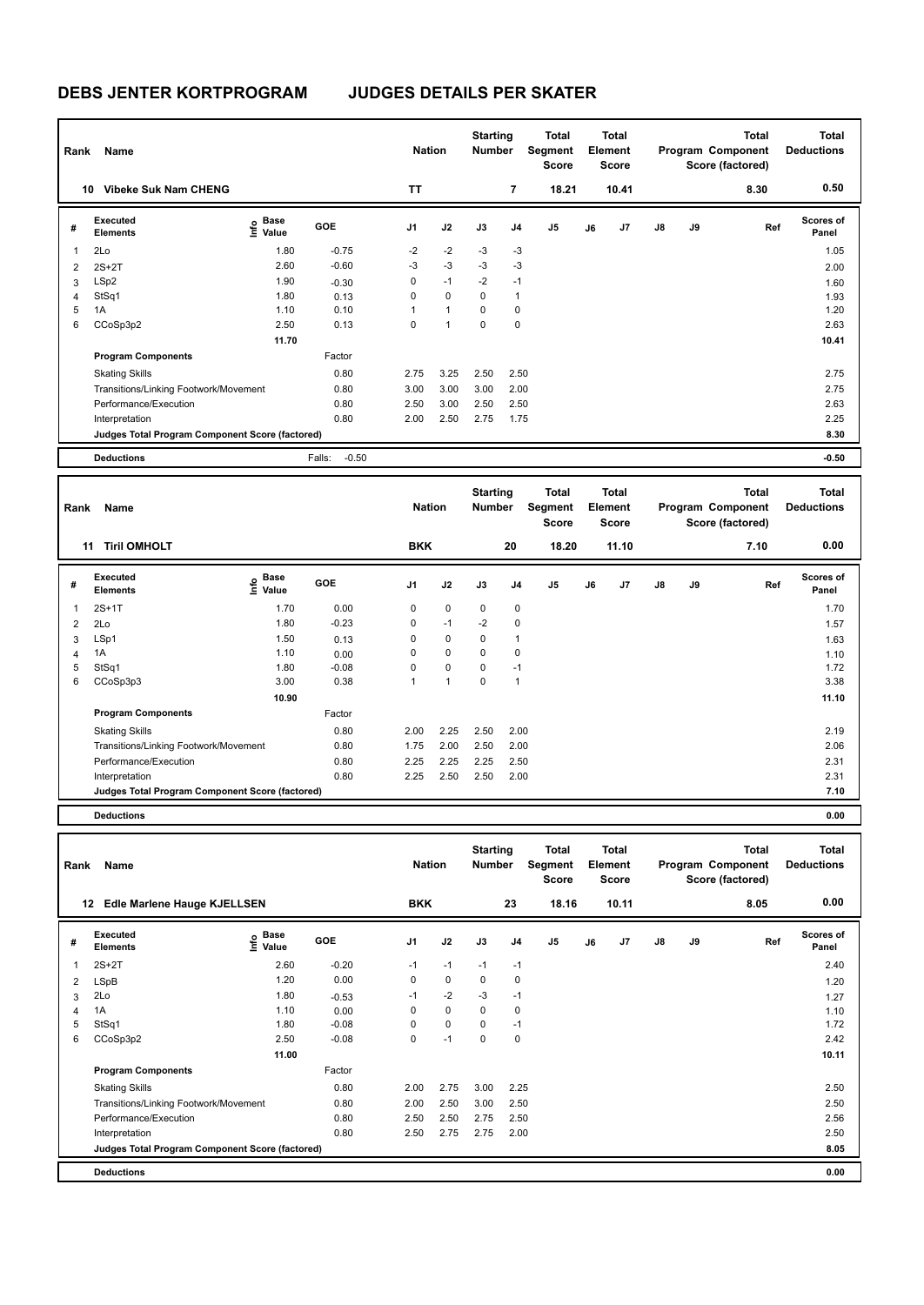# **DEBS JENTER KORTPROGRAM JUDGES DETAILS PER SKATER**

| Rank | Name                                            | <b>Nation</b>                       |            | <b>Starting</b><br><b>Number</b> |      | <b>Total</b><br>Segment<br><b>Score</b> |                | Total<br>Element<br><b>Score</b> |    |                | <b>Total</b><br>Program Component<br>Score (factored) | <b>Total</b><br><b>Deductions</b> |      |                           |
|------|-------------------------------------------------|-------------------------------------|------------|----------------------------------|------|-----------------------------------------|----------------|----------------------------------|----|----------------|-------------------------------------------------------|-----------------------------------|------|---------------------------|
|      | <b>Tuva WESTBY MARTINSEN</b><br>13              |                                     |            | <b>RKK</b>                       |      |                                         | 4              | 17.71                            |    | 9.46           |                                                       |                                   | 8.25 | 0.00                      |
| #    | Executed<br><b>Elements</b>                     | $\epsilon$ Base<br>$\epsilon$ Value | <b>GOE</b> | J <sub>1</sub>                   | J2   | J3                                      | J <sub>4</sub> | J <sub>5</sub>                   | J6 | J <sub>7</sub> | $\mathsf{J}8$                                         | J9                                | Ref  | <b>Scores of</b><br>Panel |
| 1    | $2S+1T$                                         | 1.70                                | $-0.20$    | $-1$                             | $-1$ | $-1$                                    | $-1$           |                                  |    |                |                                                       |                                   |      | 1.50                      |
| 2    | 2Lo                                             | 1.80                                | $-0.53$    | $-1$                             | $-2$ | $-2$                                    | $-2$           |                                  |    |                |                                                       |                                   |      | 1.27                      |
| 3    | LSpB                                            | 1.20                                | $-0.23$    | $-1$                             | $-1$ | $\Omega$                                | $-1$           |                                  |    |                |                                                       |                                   |      | 0.97                      |
| 4    | StSqB                                           | 1.50                                | $-0.08$    | $-1$                             | 0    | $\Omega$                                | 0              |                                  |    |                |                                                       |                                   |      | 1.42                      |
| 5    | 1A                                              | 1.10                                | $-0.05$    | 0                                | 0    | $-1$                                    | 0              |                                  |    |                |                                                       |                                   |      | 1.05                      |
| 6    | CCoSp3p3                                        | 3.00                                | 0.25       | 4                                | 1    | $\Omega$                                | 0              |                                  |    |                |                                                       |                                   |      | 3.25                      |
|      |                                                 | 10.30                               |            |                                  |      |                                         |                |                                  |    |                |                                                       |                                   |      | 9.46                      |
|      | <b>Program Components</b>                       |                                     | Factor     |                                  |      |                                         |                |                                  |    |                |                                                       |                                   |      |                           |
|      | <b>Skating Skills</b>                           |                                     | 0.80       | 2.50                             | 2.50 | 2.50                                    | 2.50           |                                  |    |                |                                                       |                                   |      | 2.50                      |
|      | Transitions/Linking Footwork/Movement           |                                     | 0.80       | 2.25                             | 2.75 | 3.50                                    | 2.25           |                                  |    |                |                                                       |                                   |      | 2.69                      |
|      | Performance/Execution                           |                                     | 0.80       | 2.25                             | 2.50 | 3.25                                    | 2.00           |                                  |    |                |                                                       |                                   |      | 2.50                      |
|      | Interpretation                                  |                                     | 0.80       | 2.00                             | 3.00 | 3.50                                    | 2.00           |                                  |    |                |                                                       |                                   |      | 2.63                      |
|      | Judges Total Program Component Score (factored) |                                     |            |                                  |      |                                         |                |                                  |    |                |                                                       |                                   |      | 8.25                      |
|      | <b>Deductions</b>                               |                                     |            |                                  |      |                                         |                |                                  |    |                |                                                       |                                   |      | 0.00                      |

| Rank                    | Name                                            |    |                                  |            | <b>Nation</b>  |              | <b>Starting</b><br><b>Number</b> |                | <b>Total</b><br>Segment<br><b>Score</b> |    | <b>Total</b><br>Element<br><b>Score</b> |               |    | <b>Total</b><br>Program Component<br>Score (factored) | Total<br><b>Deductions</b> |
|-------------------------|-------------------------------------------------|----|----------------------------------|------------|----------------|--------------|----------------------------------|----------------|-----------------------------------------|----|-----------------------------------------|---------------|----|-------------------------------------------------------|----------------------------|
|                         | Karen Koller LØLAND<br>14                       |    |                                  |            | <b>BKK</b>     |              |                                  | 22             | 17.23                                   |    | 9.73                                    |               |    | 7.50                                                  | 0.00                       |
| #                       | Executed<br><b>Elements</b>                     |    | <b>Base</b><br>e Base<br>⊆ Value | <b>GOE</b> | J <sub>1</sub> | J2           | J3                               | J <sub>4</sub> | J <sub>5</sub>                          | J6 | J7                                      | $\mathsf{J}8$ | J9 | Ref                                                   | Scores of<br>Panel         |
| $\overline{\mathbf{1}}$ | 2Lz<<                                           | << | 0.60                             | $-0.30$    | $-3$           | $-3$         | $-3$                             | $-3$           |                                         |    |                                         |               |    |                                                       | 0.30                       |
| 2                       | $2S+2T$                                         |    | 2.60                             | $-0.60$    | $-3$           | $-3$         | $-3$                             | $-3$           |                                         |    |                                         |               |    |                                                       | 2.00                       |
| 3                       | LSp1                                            |    | 1.50                             | 0.00       | 0              | $\mathbf 0$  | 0                                | 0              |                                         |    |                                         |               |    |                                                       | 1.50                       |
| 4                       | 1A                                              |    | 1.10                             | $-0.20$    | $-1$           | $-1$         | $-1$                             | $-1$           |                                         |    |                                         |               |    |                                                       | 0.90                       |
| 5                       | StSq1                                           |    | 1.80                             | $-0.15$    | $-1$           | $-1$         | $\Omega$                         | $\Omega$       |                                         |    |                                         |               |    |                                                       | 1.65                       |
| 6                       | CCoSp3p3                                        |    | 3.00                             | 0.38       | $\mathbf{1}$   | $\mathbf{1}$ | $\mathbf{1}$                     | 0              |                                         |    |                                         |               |    |                                                       | 3.38                       |
|                         |                                                 |    | 10.60                            |            |                |              |                                  |                |                                         |    |                                         |               |    |                                                       | 9.73                       |
|                         | <b>Program Components</b>                       |    |                                  | Factor     |                |              |                                  |                |                                         |    |                                         |               |    |                                                       |                            |
|                         | <b>Skating Skills</b>                           |    |                                  | 0.80       | 1.75           | 2.50         | 2.75                             | 2.75           |                                         |    |                                         |               |    |                                                       | 2.44                       |
|                         | Transitions/Linking Footwork/Movement           |    |                                  | 0.80       | 2.00           | 2.25         | 2.75                             | 2.25           |                                         |    |                                         |               |    |                                                       | 2.31                       |
|                         | Performance/Execution                           |    |                                  | 0.80       | 2.25           | 2.00         | 3.00                             | 2.25           |                                         |    |                                         |               |    |                                                       | 2.38                       |
|                         | Interpretation                                  |    |                                  | 0.80       | 2.00           | 2.00         | 3.00                             | 2.00           |                                         |    |                                         |               |    |                                                       | 2.25                       |
|                         | Judges Total Program Component Score (factored) |    |                                  |            |                |              |                                  |                |                                         |    |                                         |               |    |                                                       | 7.50                       |
|                         | <b>Deductions</b>                               |    |                                  |            |                |              |                                  |                |                                         |    |                                         |               |    |                                                       | 0.00                       |

<< Downgraded jump

| Rank           | Name                                            |      |                      |                   | <b>Nation</b>  |           | <b>Starting</b><br><b>Number</b> |                | Total<br>Segment<br><b>Score</b> |    | Total<br>Element<br><b>Score</b> |               |    | <b>Total</b><br>Program Component<br>Score (factored) | <b>Total</b><br><b>Deductions</b> |
|----------------|-------------------------------------------------|------|----------------------|-------------------|----------------|-----------|----------------------------------|----------------|----------------------------------|----|----------------------------------|---------------|----|-------------------------------------------------------|-----------------------------------|
| 15             | <b>Nora Pile HAUGE</b>                          |      |                      |                   | LIL            |           |                                  | 17             | 16.77                            |    | 9.32                             |               |    | 7.95                                                  | 0.50                              |
| #              | <b>Executed</b><br><b>Elements</b>              | lnfo | <b>Base</b><br>Value | <b>GOE</b>        | J <sub>1</sub> | J2        | J3                               | J <sub>4</sub> | J5                               | J6 | J7                               | $\mathsf{J}8$ | J9 | Ref                                                   | Scores of<br>Panel                |
|                | $2S+2T<<$                                       | <<   | 1.70                 | $-0.60$           | -3             | $-3$      | -3                               | -3             |                                  |    |                                  |               |    |                                                       | 1.10                              |
| $\overline{2}$ | 2F                                              |      | 1.90                 | $-0.90$           | -3             | $-3$      | $-3$                             | $-3$           |                                  |    |                                  |               |    |                                                       | 1.00                              |
| 3              | LSp1                                            |      | 1.50                 | $-0.15$           | 0              | $-1$      | 0                                | $-1$           |                                  |    |                                  |               |    |                                                       | 1.35                              |
| 4              | 1A                                              |      | 1.10                 | 0.00              | 0              | 0         | 0                                | 0              |                                  |    |                                  |               |    |                                                       | 1.10                              |
| 5              | CCoSp3p3                                        |      | 3.00                 | 0.05              | 0              | 0         |                                  | $-1$           |                                  |    |                                  |               |    |                                                       | 3.05                              |
| 6              | StSq1                                           |      | 1.80                 | $-0.08$           | 0              | $\pmb{0}$ | 0                                | $-1$           |                                  |    |                                  |               |    |                                                       | 1.72                              |
|                |                                                 |      | 11.00                |                   |                |           |                                  |                |                                  |    |                                  |               |    |                                                       | 9.32                              |
|                | <b>Program Components</b>                       |      |                      | Factor            |                |           |                                  |                |                                  |    |                                  |               |    |                                                       |                                   |
|                | <b>Skating Skills</b>                           |      |                      | 0.80              | 2.75           | 2.50      | 3.25                             | 2.00           |                                  |    |                                  |               |    |                                                       | 2.63                              |
|                | Transitions/Linking Footwork/Movement           |      |                      | 0.80              | 2.75           | 2.50      | 3.25                             | 2.00           |                                  |    |                                  |               |    |                                                       | 2.63                              |
|                | Performance/Execution                           |      |                      | 0.80              | 2.50           | 2.75      | 3.00                             | 1.75           |                                  |    |                                  |               |    |                                                       | 2.50                              |
|                | Interpretation                                  |      |                      | 0.80              | 1.75           | 2.75      | 2.50                             | 1.75           |                                  |    |                                  |               |    |                                                       | 2.19                              |
|                | Judges Total Program Component Score (factored) |      |                      |                   |                |           |                                  |                |                                  |    |                                  |               |    |                                                       | 7.95                              |
|                | <b>Deductions</b>                               |      |                      | $-0.50$<br>Falls: |                |           |                                  |                |                                  |    |                                  |               |    |                                                       | $-0.50$                           |

<< Downgraded jump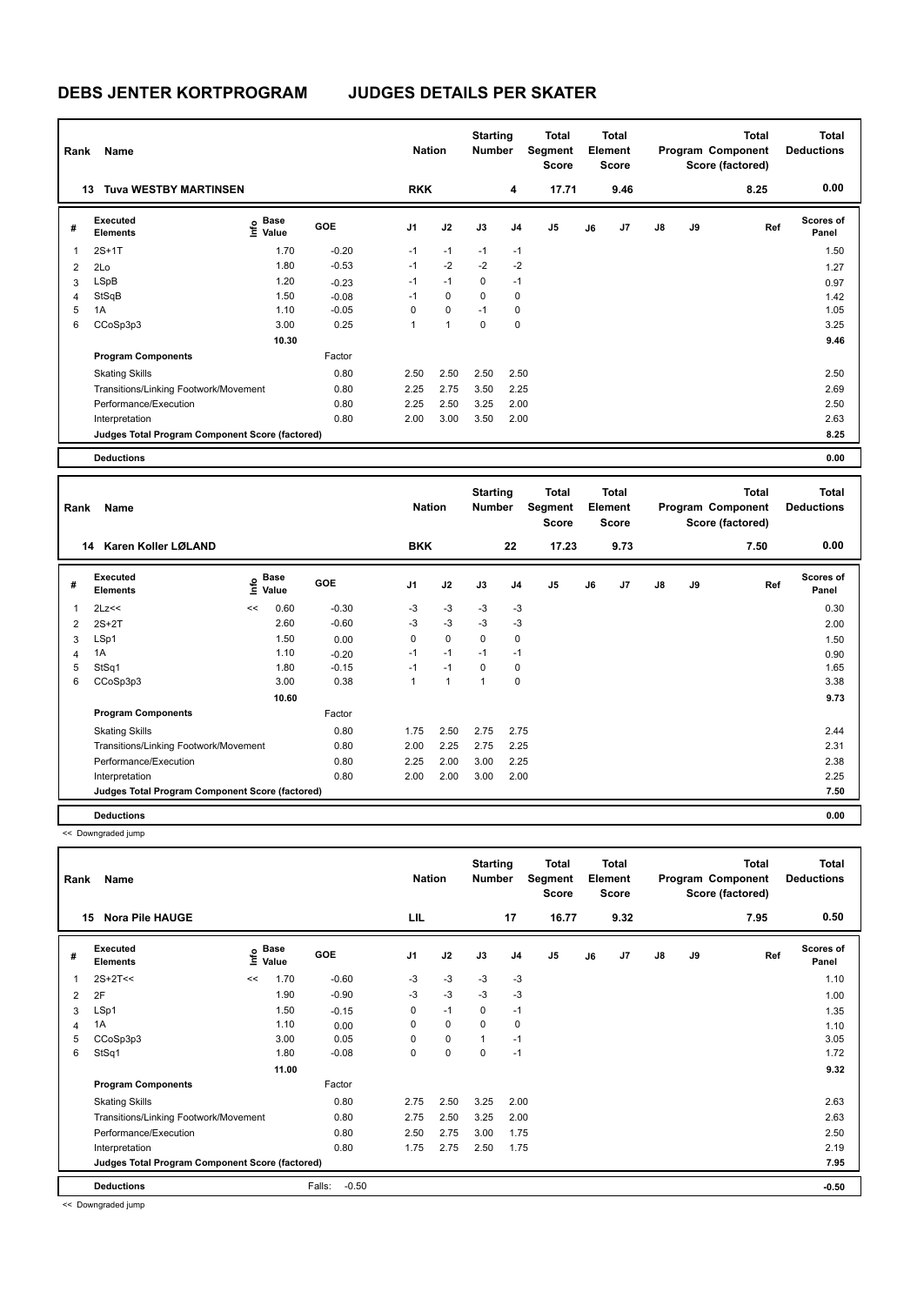| Rank           | Name                                            |         |                                    |                   | <b>Nation</b>  |             | <b>Starting</b><br><b>Number</b> |                | Total<br>Segment<br><b>Score</b> |    | Total<br>Element<br><b>Score</b> |               |    | <b>Total</b><br>Program Component<br>Score (factored) | <b>Total</b><br><b>Deductions</b> |
|----------------|-------------------------------------------------|---------|------------------------------------|-------------------|----------------|-------------|----------------------------------|----------------|----------------------------------|----|----------------------------------|---------------|----|-------------------------------------------------------|-----------------------------------|
| 16             | <b>Ann Charlott DIMCEVSKA</b>                   |         |                                    |                   | <b>BKK</b>     |             |                                  | 6              | 16.70                            |    | 8.25                             |               |    | 8.95                                                  | 0.50                              |
| #              | Executed<br><b>Elements</b>                     |         | <b>Base</b><br>$\frac{6}{5}$ Value | GOE               | J <sub>1</sub> | J2          | J3                               | J <sub>4</sub> | J <sub>5</sub>                   | J6 | J7                               | $\mathsf{J}8$ | J9 | Ref                                                   | <b>Scores of</b><br>Panel         |
| 1              | 2F<                                             | $\prec$ | 1.40                               | $-0.90$           | -3             | $-3$        | $-3$                             | $-3$           |                                  |    |                                  |               |    |                                                       | 0.50                              |
| $\overline{2}$ | 2Lo<<+COMBO                                     | <<      | 0.50                               | $-0.30$           | $-3$           | $-3$        | $-3$                             | $-3$           |                                  |    |                                  |               |    |                                                       | 0.20                              |
| 3              | LSp1                                            |         | 1.50                               | $-0.23$           | $-1$           | $-1$        | $\mathbf 0$                      | $-1$           |                                  |    |                                  |               |    |                                                       | 1.27                              |
| 4              | 1A                                              |         | 1.10                               | $-0.05$           | 0              | 0           | $-1$                             | 0              |                                  |    |                                  |               |    |                                                       | 1.05                              |
| 5              | StSq1                                           |         | 1.80                               | 0.25              | 1              | $\mathbf 0$ | 0                                | $\overline{1}$ |                                  |    |                                  |               |    |                                                       | 2.05                              |
| 6              | CCoSp3p3                                        |         | 3.00                               | 0.18              | 0              | 1           | 1                                | $-1$           |                                  |    |                                  |               |    |                                                       | 3.18                              |
|                |                                                 |         | 9.30                               |                   |                |             |                                  |                |                                  |    |                                  |               |    |                                                       | 8.25                              |
|                | <b>Program Components</b>                       |         |                                    | Factor            |                |             |                                  |                |                                  |    |                                  |               |    |                                                       |                                   |
|                | <b>Skating Skills</b>                           |         |                                    | 0.80              | 3.00           | 2.50        | 3.50                             | 2.75           |                                  |    |                                  |               |    |                                                       | 2.94                              |
|                | Transitions/Linking Footwork/Movement           |         |                                    | 0.80              | 2.50           | 2.75        | 3.50                             | 2.50           |                                  |    |                                  |               |    |                                                       | 2.81                              |
|                | Performance/Execution                           |         |                                    | 0.80              | 2.00           | 2.75        | 3.00                             | 3.00           |                                  |    |                                  |               |    |                                                       | 2.69                              |
|                | Interpretation                                  |         |                                    | 0.80              | 2.00           | 3.00        | 3.25                             | 2.75           |                                  |    |                                  |               |    |                                                       | 2.75                              |
|                | Judges Total Program Component Score (factored) |         |                                    |                   |                |             |                                  |                |                                  |    |                                  |               |    |                                                       | 8.95                              |
|                | <b>Deductions</b>                               |         |                                    | $-0.50$<br>Falls: |                |             |                                  |                |                                  |    |                                  |               |    |                                                       | $-0.50$                           |

< Under-rotated jump << Downgraded jump

| Rank           | Name                                            |         |                      |                   | <b>Nation</b>  |             | <b>Starting</b><br><b>Number</b> |                | Total<br>Segment<br><b>Score</b> |    | <b>Total</b><br>Element<br><b>Score</b> |               |    | <b>Total</b><br>Program Component<br>Score (factored) | <b>Total</b><br><b>Deductions</b> |
|----------------|-------------------------------------------------|---------|----------------------|-------------------|----------------|-------------|----------------------------------|----------------|----------------------------------|----|-----------------------------------------|---------------|----|-------------------------------------------------------|-----------------------------------|
|                | <b>Astrid LILLE</b><br>17                       |         |                      |                   | <b>AKK</b>     |             |                                  | 1              | 16.05                            |    | 9.85                                    |               |    | 6.70                                                  | 0.50                              |
| #              | Executed<br><b>Elements</b>                     | ۴٥      | <b>Base</b><br>Value | <b>GOE</b>        | J <sub>1</sub> | J2          | J3                               | J <sub>4</sub> | J <sub>5</sub>                   | J6 | J <sub>7</sub>                          | $\mathsf{J}8$ | J9 | Ref                                                   | <b>Scores of</b><br>Panel         |
|                | $2S+2T2$                                        | $\prec$ | 2.20                 | $-0.60$           | $-3$           | $-3$        | $-3$                             | $-3$           |                                  |    |                                         |               |    |                                                       | 1.60                              |
| $\overline{2}$ | 2Lo                                             |         | 1.80                 | $-0.90$           | -3             | $-3$        | -3                               | -3             |                                  |    |                                         |               |    |                                                       | 0.90                              |
| 3              | CCoSp3p3                                        |         | 3.00                 | 0.13              | 1              | $\mathbf 0$ | 0                                | 0              |                                  |    |                                         |               |    |                                                       | 3.13                              |
| 4              | StSq1                                           |         | 1.80                 | $-0.08$           | 0              | $\mathbf 0$ | $-1$                             | 0              |                                  |    |                                         |               |    |                                                       | 1.72                              |
| 5              | 1A                                              |         | 1.10                 | $-0.15$           | $-1$           | $-1$        | $-1$                             | 0              |                                  |    |                                         |               |    |                                                       | 0.95                              |
| 6              | LSp1                                            |         | 1.50                 | 0.05              | 0              | 0           | $-1$                             | $\overline{1}$ |                                  |    |                                         |               |    |                                                       | 1.55                              |
|                |                                                 |         | 11.40                |                   |                |             |                                  |                |                                  |    |                                         |               |    |                                                       | 9.85                              |
|                | <b>Program Components</b>                       |         |                      | Factor            |                |             |                                  |                |                                  |    |                                         |               |    |                                                       |                                   |
|                | <b>Skating Skills</b>                           |         |                      | 0.80              | 2.50           | 2.25        | 2.50                             | 2.00           |                                  |    |                                         |               |    |                                                       | 2.31                              |
|                | Transitions/Linking Footwork/Movement           |         |                      | 0.80              | 2.75           | 2.75        | 2.25                             | 2.25           |                                  |    |                                         |               |    |                                                       | 2.50                              |
|                | Performance/Execution                           |         |                      | 0.80              | 2.00           | 2.25        | 1.50                             | 1.50           |                                  |    |                                         |               |    |                                                       | 1.81                              |
|                | Interpretation                                  |         |                      | 0.80              | 1.75           | 2.25        | 1.75                             | 1.25           |                                  |    |                                         |               |    |                                                       | 1.75                              |
|                | Judges Total Program Component Score (factored) |         |                      |                   |                |             |                                  |                |                                  |    |                                         |               |    |                                                       | 6.70                              |
|                | <b>Deductions</b>                               |         |                      | Falls:<br>$-0.50$ |                |             |                                  |                |                                  |    |                                         |               |    |                                                       | $-0.50$                           |

< Under-rotated jump

|   | Name<br>Rank<br>Irina Karen ASTORGA<br>18       |              |               |                   |                | <b>Nation</b> | <b>Starting</b><br><b>Number</b> |                | Total<br>Segment<br><b>Score</b> |    | Total<br>Element<br><b>Score</b> |               |    | <b>Total</b><br>Program Component<br>Score (factored) | <b>Total</b><br><b>Deductions</b> |
|---|-------------------------------------------------|--------------|---------------|-------------------|----------------|---------------|----------------------------------|----------------|----------------------------------|----|----------------------------------|---------------|----|-------------------------------------------------------|-----------------------------------|
|   |                                                 |              |               |                   | <b>BKK</b>     |               |                                  | 19             | 15.42                            |    | 9.17                             |               |    | 6.75                                                  | 0.50                              |
| # | Executed<br><b>Elements</b>                     | lnfo         | Base<br>Value | <b>GOE</b>        | J <sub>1</sub> | J2            | J3                               | J <sub>4</sub> | J <sub>5</sub>                   | J6 | J7                               | $\mathsf{J}8$ | J9 | Ref                                                   | Scores of<br>Panel                |
|   | 2F<                                             | $\checkmark$ | 1.40          | $-0.90$           | $-3$           | $-3$          | $-3$                             | $-3$           |                                  |    |                                  |               |    |                                                       | 0.50                              |
| 2 | LSp1                                            |              | 1.50          | $-0.15$           | $-1$           | 0             | $-1$                             | 0              |                                  |    |                                  |               |    |                                                       | 1.35                              |
| 3 | $2S+2T<$                                        | $\prec$      | 2.20          | $-0.50$           | $-2$           | $-3$          | $-2$                             | $-3$           |                                  |    |                                  |               |    |                                                       | 1.70                              |
| 4 | 1A                                              |              | 1.10          | $-0.10$           | $-1$           | $\mathbf 0$   | $-1$                             | 0              |                                  |    |                                  |               |    |                                                       | 1.00                              |
| 5 | CCoSp3p3                                        |              | 3.00          | 0.05              | $-1$           | $\mathbf{1}$  | $\Omega$                         | 0              |                                  |    |                                  |               |    |                                                       | 3.05                              |
| 6 | StSq1                                           |              | 1.80          | $-0.23$           | $-2$           | $-1$          | 0                                | 0              |                                  |    |                                  |               |    |                                                       | 1.57                              |
|   |                                                 |              | 11.00         |                   |                |               |                                  |                |                                  |    |                                  |               |    |                                                       | 9.17                              |
|   | <b>Program Components</b>                       |              |               | Factor            |                |               |                                  |                |                                  |    |                                  |               |    |                                                       |                                   |
|   | <b>Skating Skills</b>                           |              |               | 0.80              | 1.50           | 2.25          | 2.75                             | 2.50           |                                  |    |                                  |               |    |                                                       | 2.25                              |
|   | Transitions/Linking Footwork/Movement           |              |               | 0.80              | 1.25           | 2.50          | 2.00                             | 2.00           |                                  |    |                                  |               |    |                                                       | 1.94                              |
|   | Performance/Execution                           |              |               | 0.80              | 1.75           | 2.25          | 2.50                             | 2.25           |                                  |    |                                  |               |    |                                                       | 2.19                              |
|   | Interpretation                                  |              |               | 0.80              | 1.50           | 2.50          | 2.25                             | 2.00           |                                  |    |                                  |               |    |                                                       | 2.06                              |
|   | Judges Total Program Component Score (factored) |              |               |                   |                |               |                                  |                |                                  |    |                                  |               |    |                                                       | 6.75                              |
|   | <b>Deductions</b>                               |              |               | $-0.50$<br>Falls: |                |               |                                  |                |                                  |    |                                  |               |    |                                                       | $-0.50$                           |

< Under-rotated jump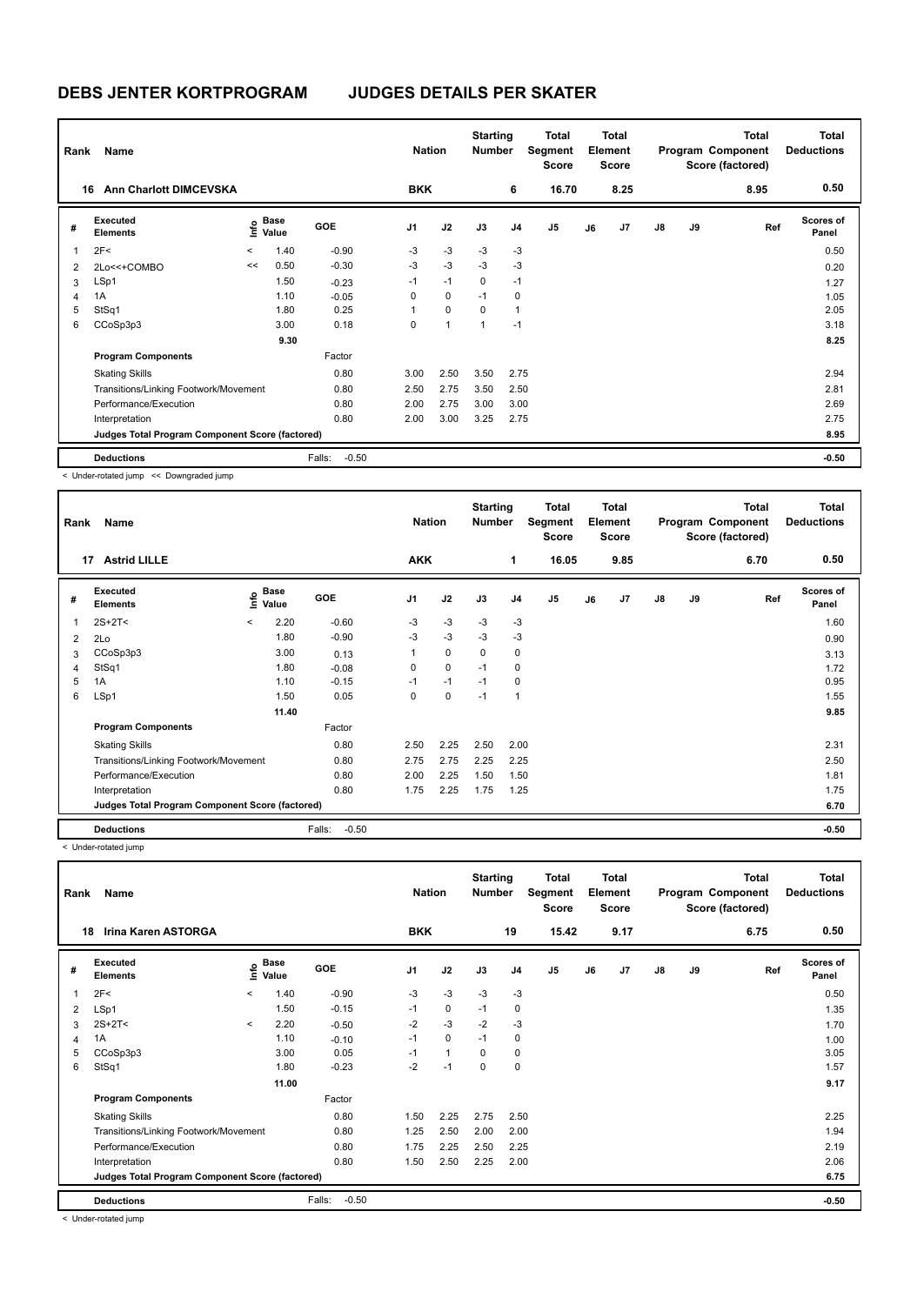|                         | Name<br>Rank<br>Åshild LUNDBY<br>19             |         |                                             |            | <b>Nation</b>  |             | <b>Starting</b><br><b>Number</b> |                | Total<br>Segment<br><b>Score</b> |    | Total<br>Element<br><b>Score</b> |               |    | Total<br>Program Component<br>Score (factored) | Total<br><b>Deductions</b> |
|-------------------------|-------------------------------------------------|---------|---------------------------------------------|------------|----------------|-------------|----------------------------------|----------------|----------------------------------|----|----------------------------------|---------------|----|------------------------------------------------|----------------------------|
|                         |                                                 |         |                                             |            | <b>RKK</b>     |             |                                  | 15             | 15.17                            |    | 7.57                             |               |    | 7.60                                           | 0.00                       |
| #                       | Executed<br><b>Elements</b>                     |         | <b>Base</b><br>e <sup>Base</sup><br>⊆ Value | <b>GOE</b> | J <sub>1</sub> | J2          | J3                               | J <sub>4</sub> | J <sub>5</sub>                   | J6 | J <sub>7</sub>                   | $\mathsf{J}8$ | J9 | Ref                                            | <b>Scores of</b><br>Panel  |
| $\overline{\mathbf{1}}$ | 1A                                              |         | 1.10                                        | 0.05       | 1              | $\mathbf 0$ | 0                                | $\mathbf 0$    |                                  |    |                                  |               |    |                                                | 1.15                       |
| $\overline{2}$          | 2S+1Lo<<                                        | <<      | 1.30                                        | $-0.50$    | $-2$           | $-3$        | $-2$                             | $-3$           |                                  |    |                                  |               |    |                                                | 0.80                       |
| 3                       | LSpB                                            |         | 1.20                                        | $-0.53$    | $-1$           | $-2$        | $-2$                             | $-2$           |                                  |    |                                  |               |    |                                                | 0.67                       |
| $\overline{4}$          | StSq1                                           |         | 1.80                                        | 0.00       | 0              | $\mathbf 0$ | 0                                | 0              |                                  |    |                                  |               |    |                                                | 1.80                       |
| 5                       | 2F<                                             | $\prec$ | 1.40                                        | $-0.75$    | $-2$           | $-3$        | $-2$                             | $-3$           |                                  |    |                                  |               |    |                                                | 0.65                       |
| 6                       | CCoSp2p3                                        |         | 2.50                                        | 0.00       | 0              | $\mathbf 0$ | $\mathbf 0$                      | $\mathbf 0$    |                                  |    |                                  |               |    |                                                | 2.50                       |
|                         |                                                 |         | 9.30                                        |            |                |             |                                  |                |                                  |    |                                  |               |    |                                                | 7.57                       |
|                         | <b>Program Components</b>                       |         |                                             | Factor     |                |             |                                  |                |                                  |    |                                  |               |    |                                                |                            |
|                         | <b>Skating Skills</b>                           |         |                                             | 0.80       | 2.50           | 2.50        | 2.50                             | 2.00           |                                  |    |                                  |               |    |                                                | 2.38                       |
|                         | Transitions/Linking Footwork/Movement           |         |                                             | 0.80       | 2.25           | 2.25        | 2.50                             | 2.25           |                                  |    |                                  |               |    |                                                | 2.31                       |
|                         | Performance/Execution                           |         |                                             | 0.80       | 2.25           | 2.50        | 2.25                             | 2.75           |                                  |    |                                  |               |    |                                                | 2.44                       |
|                         | Interpretation                                  |         |                                             | 0.80       | 2.50           | 2.25        | 2.50                             | 2.25           |                                  |    |                                  |               |    |                                                | 2.38                       |
|                         | Judges Total Program Component Score (factored) |         |                                             |            |                |             |                                  |                |                                  |    |                                  |               |    |                                                | 7.60                       |
|                         | <b>Deductions</b>                               |         |                                             |            |                |             |                                  |                |                                  |    |                                  |               |    |                                                | 0.00                       |

< Under-rotated jump << Downgraded jump

| Rank | Name                                            |         |                                           |            | <b>Nation</b>  |      | <b>Starting</b><br><b>Number</b> |                | Total<br>Segment<br><b>Score</b> |    | <b>Total</b><br>Element<br><b>Score</b> |               |    | <b>Total</b><br>Program Component<br>Score (factored) | Total<br><b>Deductions</b> |
|------|-------------------------------------------------|---------|-------------------------------------------|------------|----------------|------|----------------------------------|----------------|----------------------------------|----|-----------------------------------------|---------------|----|-------------------------------------------------------|----------------------------|
| 20   | Ronja Amelia RONDESTVEDT                        |         |                                           |            | <b>OSK</b>     |      |                                  | 10             | 14.83                            |    | 7.63                                    |               |    | 7.20                                                  | 0.00                       |
| #    | Executed<br><b>Elements</b>                     |         | $\frac{e}{E}$ Base<br>$\frac{E}{E}$ Value | <b>GOE</b> | J <sub>1</sub> | J2   | J3                               | J <sub>4</sub> | J <sub>5</sub>                   | J6 | J7                                      | $\mathsf{J}8$ | J9 | Ref                                                   | <b>Scores of</b><br>Panel  |
| 1    | 2Lo+COMBO                                       |         | 1.80                                      | $-0.83$    | -3             | $-3$ | $-3$                             | $-2$           |                                  |    |                                         |               |    |                                                       | 0.97                       |
| 2    | 2Lz                                             | $\prec$ | 1.50                                      | $-0.68$    | $-2$           | $-2$ | $-3$                             | $-2$           |                                  |    |                                         |               |    |                                                       | 0.82                       |
| 3    | CCoSp2p3                                        |         | 2.50                                      | $-0.23$    | $-1$           | $-1$ | $-1$                             | $\mathbf 0$    |                                  |    |                                         |               |    |                                                       | 2.27                       |
| 4    | StSq1                                           |         | 1.80                                      | $-0.23$    | $-1$           | $-1$ | 0                                | $-1$           |                                  |    |                                         |               |    |                                                       | 1.57                       |
| 5    | 1A                                              |         | 1.10                                      | $-0.15$    | $-1$           | $-1$ | $-1$                             | 0              |                                  |    |                                         |               |    |                                                       | 0.95                       |
| 6    | LSpB                                            |         | 1.20                                      | $-0.15$    | 0              | $-1$ | $-1$                             | 0              |                                  |    |                                         |               |    |                                                       | 1.05                       |
|      |                                                 |         | 9.90                                      |            |                |      |                                  |                |                                  |    |                                         |               |    |                                                       | 7.63                       |
|      | <b>Program Components</b>                       |         |                                           | Factor     |                |      |                                  |                |                                  |    |                                         |               |    |                                                       |                            |
|      | <b>Skating Skills</b>                           |         |                                           | 0.80       | 2.25           | 2.25 | 2.75                             | 1.75           |                                  |    |                                         |               |    |                                                       | 2.25                       |
|      | Transitions/Linking Footwork/Movement           |         |                                           | 0.80       | 2.00           | 2.75 | 2.50                             | 2.00           |                                  |    |                                         |               |    |                                                       | 2.31                       |
|      | Performance/Execution                           |         |                                           | 0.80       | 1.75           | 2.50 | 2.75                             | 2.00           |                                  |    |                                         |               |    |                                                       | 2.25                       |
|      | Interpretation                                  |         |                                           | 0.80       | 1.75           | 2.50 | 3.00                             | 1.50           |                                  |    |                                         |               |    |                                                       | 2.19                       |
|      | Judges Total Program Component Score (factored) |         |                                           |            |                |      |                                  |                |                                  |    |                                         |               |    |                                                       | 7.20                       |
|      | <b>Deductions</b>                               |         |                                           |            |                |      |                                  |                |                                  |    |                                         |               |    |                                                       | 0.00                       |

< Under-rotated jump

|   | Name<br>Rank<br><b>Malin HAARA</b><br>21        |         |                      |            |                | <b>Nation</b> | <b>Starting</b><br><b>Number</b> |                | Total<br>Segment<br><b>Score</b> |    | <b>Total</b><br>Element<br><b>Score</b> |               |    | Total<br>Program Component<br>Score (factored) | <b>Total</b><br><b>Deductions</b> |
|---|-------------------------------------------------|---------|----------------------|------------|----------------|---------------|----------------------------------|----------------|----------------------------------|----|-----------------------------------------|---------------|----|------------------------------------------------|-----------------------------------|
|   |                                                 |         |                      |            | <b>BKK</b>     |               |                                  | 9              | 14.71                            |    | 6.96                                    |               |    | 7.75                                           | 0.00                              |
| # | Executed<br><b>Elements</b>                     | ١nf٥    | <b>Base</b><br>Value | <b>GOE</b> | J <sub>1</sub> | J2            | J3                               | J <sub>4</sub> | J5                               | J6 | J7                                      | $\mathsf{J}8$ | J9 | Ref                                            | <b>Scores of</b><br>Panel         |
| 1 | 2S<                                             | $\,<\,$ | 0.90                 | $-0.35$    | $-1$           | $-2$          | $-2$                             | $-2$           |                                  |    |                                         |               |    |                                                | 0.55                              |
| 2 | 2F<+1T                                          | $\prec$ | 1.80                 | $-0.45$    | $-1$           | $-2$          | $-2$                             | $-1$           |                                  |    |                                         |               |    |                                                | 1.35                              |
| 3 | LSpB                                            |         | 1.20                 | $-0.53$    | $-2$           | $-2$          | $-1$                             | $-2$           |                                  |    |                                         |               |    |                                                | 0.67                              |
| 4 | 1A                                              |         | 1.10                 | $-0.55$    | $-2$           | $-3$          | -3                               | $-3$           |                                  |    |                                         |               |    |                                                | 0.55                              |
| 5 | StSqB                                           |         | 1.50                 | $-0.08$    | $-1$           | $\mathbf 0$   | $\mathbf 0$                      | 0              |                                  |    |                                         |               |    |                                                | 1.42                              |
| 6 | CCoSp3p2                                        |         | 2.50                 | $-0.08$    | 0              | $-1$          | 0                                | 0              |                                  |    |                                         |               |    |                                                | 2.42                              |
|   |                                                 |         | 9.00                 |            |                |               |                                  |                |                                  |    |                                         |               |    |                                                | 6.96                              |
|   | <b>Program Components</b>                       |         |                      | Factor     |                |               |                                  |                |                                  |    |                                         |               |    |                                                |                                   |
|   | <b>Skating Skills</b>                           |         |                      | 0.80       | 2.00           | 2.25          | 2.75                             | 2.00           |                                  |    |                                         |               |    |                                                | 2.25                              |
|   | Transitions/Linking Footwork/Movement           |         |                      | 0.80       | 1.75           | 2.25          | 3.00                             | 2.00           |                                  |    |                                         |               |    |                                                | 2.25                              |
|   | Performance/Execution                           |         |                      | 0.80       | 2.25           | 2.75          | 3.25                             | 3.00           |                                  |    |                                         |               |    |                                                | 2.81                              |
|   | Interpretation                                  |         |                      | 0.80       | 1.50           | 2.75          | 2.50                             | 2.75           |                                  |    |                                         |               |    |                                                | 2.38                              |
|   | Judges Total Program Component Score (factored) |         |                      |            |                |               |                                  |                |                                  |    |                                         |               |    |                                                | 7.75                              |
|   | <b>Deductions</b>                               |         |                      |            |                |               |                                  |                |                                  |    |                                         |               |    |                                                | 0.00                              |

< Under-rotated jump